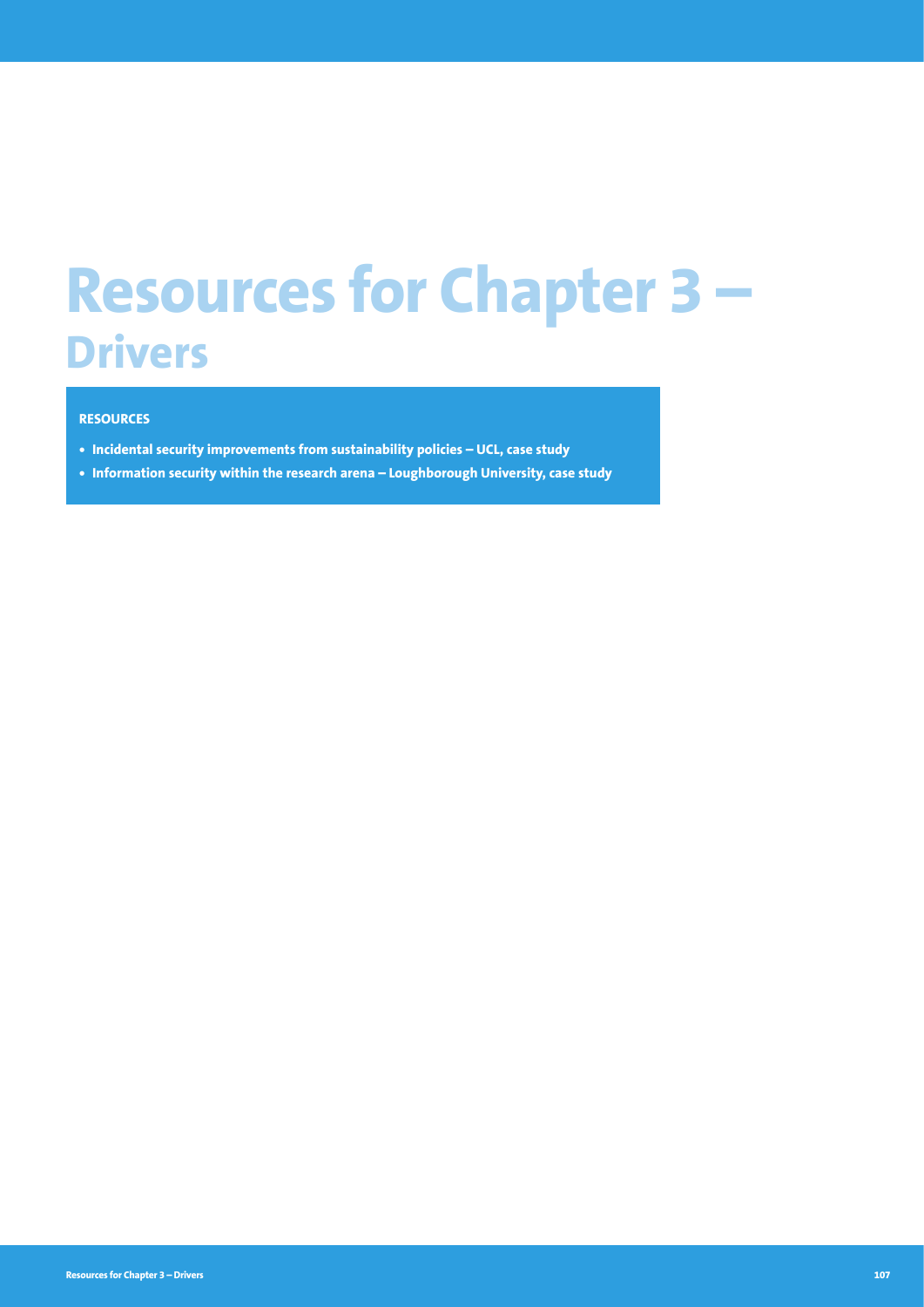# **Incidental security improvements from sustainability policies – UCL, case study**

UCL Human Factors researchers, led by Prof. Angela Sasse, collaborated with a large telecommunications company and a large utilities company. Researchers interviewed employees across a variety of roles within the companies to understand how security played a role in their working practices: specifically, the interplay between security mechanisms and individual employees' primary (productive) tasks. It was important to understand perceived frictions and benefits of security within the workforce (see Chapter 8, Roles and competencies).

The study found that there was scope for policies and organisation-wide initiatives outside of security to indirectly improve the security posture of an organisation, or otherwise encourage behaviours which were also more secure.

# **Awareness**

Environmentally-sound practices may be promoted side by side with health and safety, or be the focus of specific campaigns such as organisation-wide sustainability drives. In the telecommunications company, employees were encouraged, through training and visible campaigns, to consider the cost of their working behaviours to the environment, and adopt green thinking in practice. For some in the organisations, this thinking green was more approachable and had a clearer purpose than understanding security and its drivers.

Individuals can be encouraged to adopt visible practices that they can take pride in, and which the organisation can measure against targets. Training relating to sustainability was found to be a channel for recommending behaviours which were incidentally more secure than existing practices.

#### **Paperless approaches**

Related policies included the development of a paperless office. This encouraged the rationalisation (and ultimately, limiting) of document printing, and - when documents were printed - having printing enabled locally at the printer with existing ID access cards. This then involved users consciously in their own printing of documents and had the potential to create a greater sense of ownership over their personal impact within the organisation, while also recording print rates per employee. This demonstrates change within already existing habits (conscious printing), incidental security (limitation of unattended printouts), as well as a clear measure of performance against company policy (the limitation of printed documents).

#### **Secure disposal**

Secure document bins were provided, distributed in such a way as to be within easy access of all employees, further supporting involvement. Crucially this showed consideration of both employee needs (the need to dispose of sensitive documents) and the minimisation of disruption to working habits (limiting the cost to the individual to comply with the policy).

Indirect improvements included a reduced likeliness of documents being left on desks or left overnight in shared office space. There were also less physical copies of confidential documents in circulation, and there was less opportunity for individuals to pick up someone else's printouts from printers (where the action taken with those printouts could otherwise not then be tracked).

## **Remote working**

A paperless office also complemented remote working - individuals would tend towards carrying less print-outs with them when travelling, where otherwise printed documents might have been carried around or left over various locations for any length of time. In the utilities company, there was also a drive toward minimising travel outside of the company where possible as a means to develop sustainable practices (moving instead to (secure) communications applications) - this would incidentally limit exposure of the organisation's assets to risks present in other locations, but would have required investment and guarantees around reliable alternative solutions for communication

#### **Storage benefits**

The utilities company also tried to minimise storage costs and adopt just-in-time resourcing practices where appropriate. Sustainable practices such as site management can then be linked to recognised standards, e.g. ISO14001 ("Environmental Management"). This demonstrates clear relation of outcomes to high-level expectations.

#### **Avoiding confusion**

There was a need to be mindful of how policies must join up effectively. Both companies provided secure shredders, where shredded documents were then collected by a contracted outside company for disposal. Staff in the telecommunications company were instructed to direct documents either to recycling bins or to confidential document shredders based on their sensitivity classification - this had the potential to confuse employees who wanted to respect both security and the environment. In the utilities company, the policy around disposal of computers (and specifically hard drives) needed to respect data protection concerns raised by employees themselves ("There's no way you're just taking this away to recycle it, do whatever with it.") - individuals with knowledge of security will need assurances that other parties are protecting their information.

## **Key points**

- Ensure that there are tangible benefits of following organisation policies.
- Know your suppliers
- Engage with members of the organisation to understand how policies combine in practice within their roles, and where improvements can be made.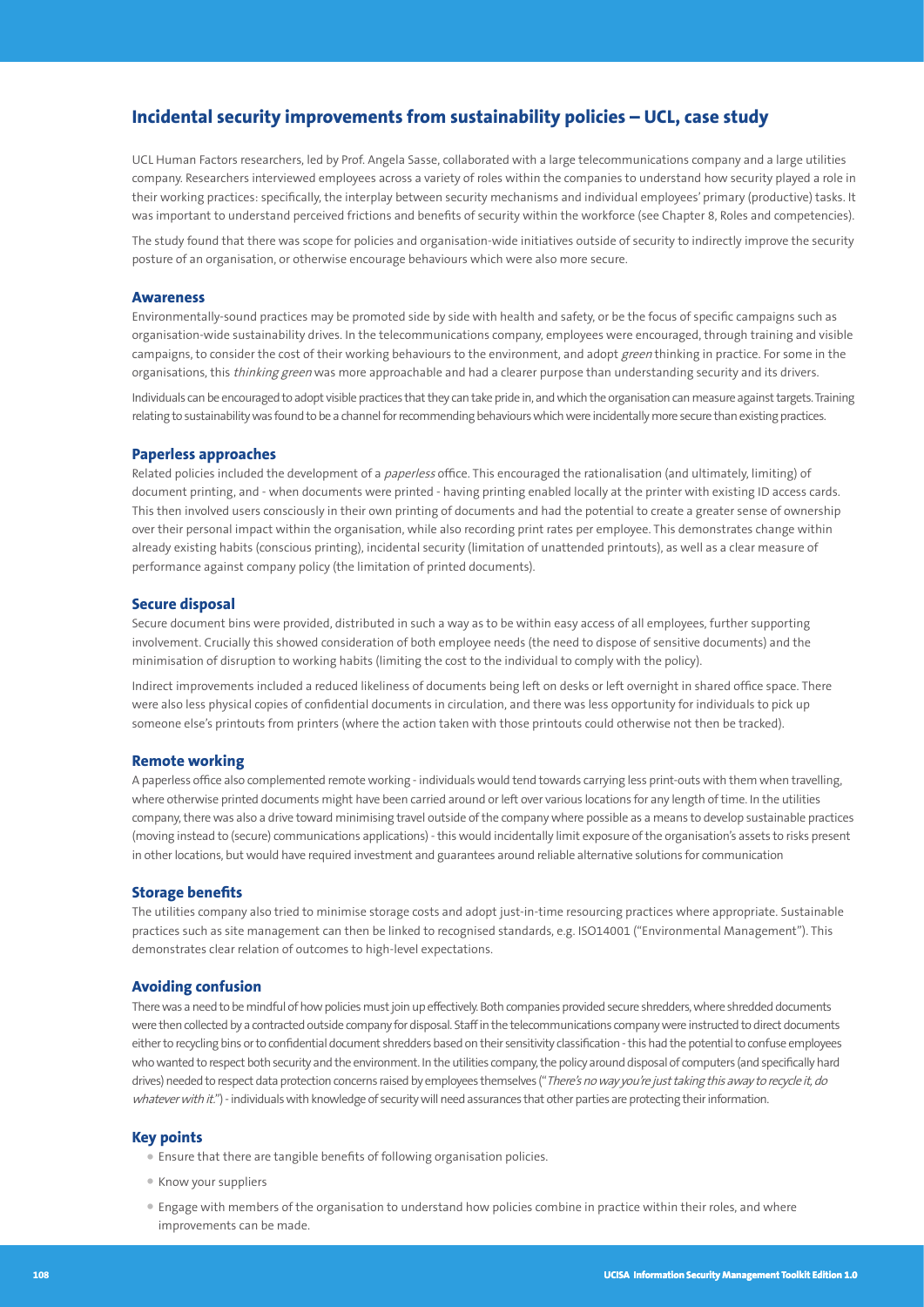# **Information security within the research arena – Loughborough University, case study**

Over the last few years within Loughborough University, there has been an increased requirement for Information Security input to research project proposals, grant applications and contract agreements. Supporting research within the organisation is an important activity; but it is recognised that it is different to supporting the teaching and learning activity.

# **Awareness**

One of the earliest activities required was an awareness campaign within the research community. Colleagues were often in sections of academic schools which did not have the same level of cascaded information about central IT services and support. Providing focused communications explaining what support was available to researchers was greatly beneficial to increase awareness and was welcomed by the recipients.

There is a parallel theme of changing culture and improving training, which is focused across the organisation. The research community within Loughborough have welcomed these initiatives with open arms as they can sometimes feel isolated or unsure how to get the IT support required by their research. Opening a dialogue in the information security area has brought about a change in provision in other areas to the benefit of the wider organisation.

# **Third party requirements**

## **Auditing**

As part of a pre-existing research contract, the University received a request from the commercial company supporting the research to allow a security audit of the information systems used to facilitate the research activities.

The commercial company audit team spent two days on site reviewing the written policies, technical controls and undertaking testing of the systems concerned. Whilst the activity took several days to prepare for (as the information security controls were not as mature as required), the exercise was greatly beneficial, as the University received an external and commercial perspective on the security controls required. With a small number of recommendations for improvement being received, it was a positive activity and something which has been repeated, in subsequent years, by the commercial company.

Depending on the nature of the research, organisations will engage with different companies, research organisations and other academic institutions. Based on the number of information security surveys, questionnaires, forms and interviews completed over the last ten years, there is an increasing similarity of questions being posed. From the straight forward such as "Do you have a firewall?" to providing copies of patching policies. In order to improve responsiveness to these requests for additional information, colleagues in the information security function were quick to produce a number of stock responses in a default proforma.

# **Data disposal**

One of the interesting requests received was that of assurance of data disposal following previous research activities. One of the research grants required assurance that previous research information assets from a previous grant were passed to the funder to be centralised with confirmation that the data has been securely destroyed from site. This can be a challenge with modern file space provision with: volume shadow copies, tiered storage and backup robots. In the case of Loughborough University, it took a three month period for this data to be removed through a cycle of standard process activity.

#### **Secure communications**

The use of secure electronic mail technology has been raised a couple of times by funders; the preferred access mechanism for government related research grants appears to be the Criminal Justice Secure Email. This provides a secure webmail facility to interact with the police, government and solicitors. There is an option to integrate this into the standard desktop email client in some scenarios, depending on the Business Impact Level (BIL).

# **Information leakage**

A large part of supporting research at Loughborough University has focused on a risk assessment of information leakage and what controls are required to mitigate this risk. The government Business Impact Level assessment process continues to be used, despite the new Government Security classifications introduced on 2 April 2014. The Business Impact Level provides guidance on the risk assessment process; the new classifications are not used to label the information. However, researchers do not fully understand what this means, and what systems can meet this level of data. Funding applications are starting to request a Risk Management and Accreditation Documentation Set (RMADS), which describes the Business Impact Level of the information being held/processed.

## **Managing costs**

If there are any costs associated with providing information security support to a research project, it is important to investigate the funding schedule available as this tends to differ depending on the research funding partner. Based upon experience, information security costs are often overlooked when putting the research grant together. At Loughborough University this was introduced as part of the central advice provided by the research and enterprise offices. Areas which may need to be included in funding include